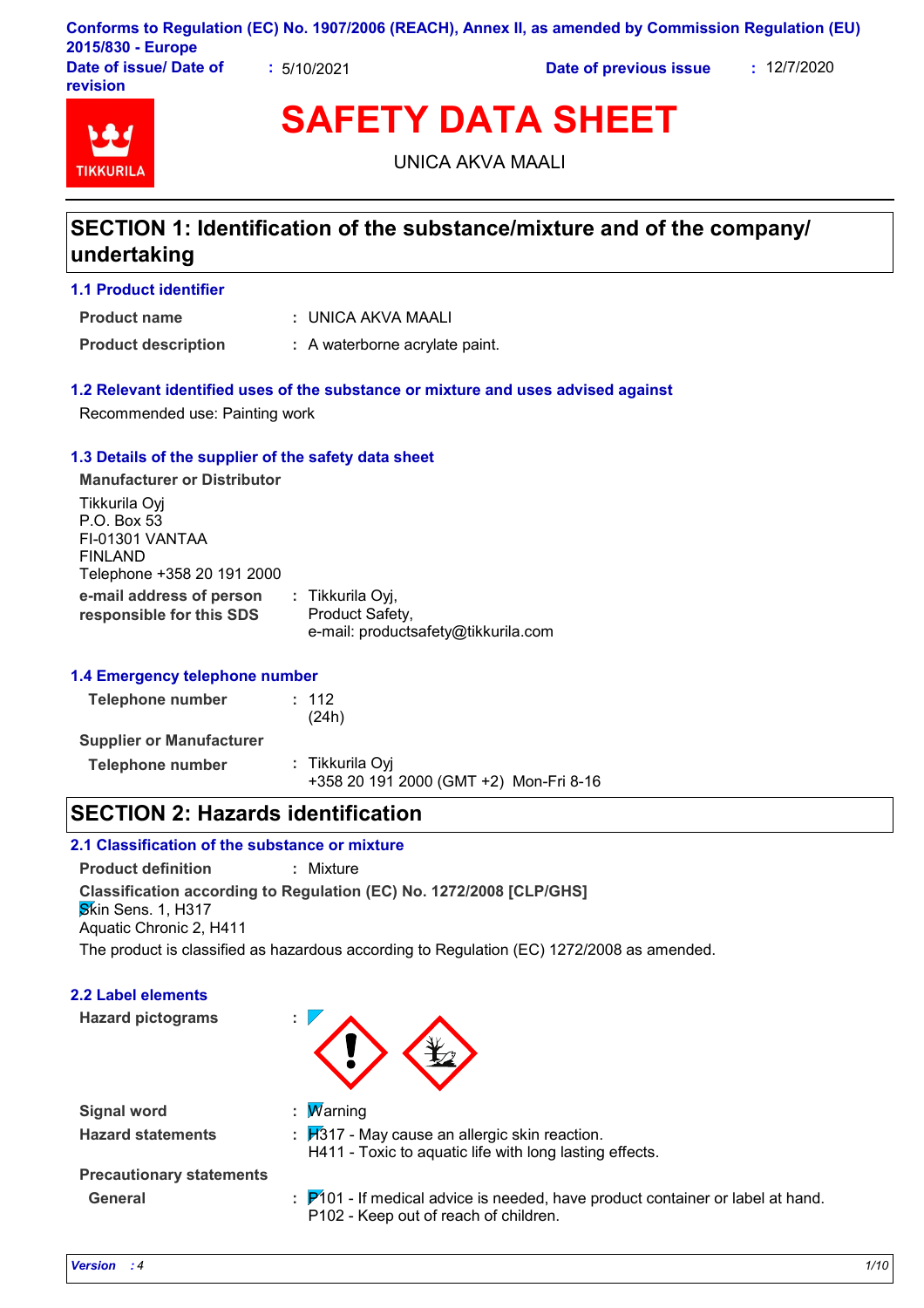| Date of issue/Date of revision        | 07.12.2020.<br>Date of previous issue<br>UNICA AKVA MAALI<br>10.05.2021                                                                                                                                                                                                                                                                                                                                                    |
|---------------------------------------|----------------------------------------------------------------------------------------------------------------------------------------------------------------------------------------------------------------------------------------------------------------------------------------------------------------------------------------------------------------------------------------------------------------------------|
| <b>Prevention</b>                     | $\frac{1}{2}$ P261 - Avoid breathing mist/spray.<br>P280 - Wear protective gloves.<br>P271 - Use only outdoors or in a well-ventilated area.<br>P273 - Avoid release to the environment.                                                                                                                                                                                                                                   |
| <b>Response</b>                       | $\therefore$ 7302 + P352 - IF ON SKIN: Wash with plenty of soap and water.                                                                                                                                                                                                                                                                                                                                                 |
| <b>Storage</b>                        | Not applicable.                                                                                                                                                                                                                                                                                                                                                                                                            |
| <b>Disposal</b>                       | : Not applicable.                                                                                                                                                                                                                                                                                                                                                                                                          |
| <b>Hazardous ingredients</b>          | 2-octyl-2H-isothiazol-3-one (OIT)                                                                                                                                                                                                                                                                                                                                                                                          |
| <b>Supplemental label</b><br>elements | Warning! Hazardous respirable droplets may be formed when sprayed. Do not<br>÷.<br>breathe spray or mist.<br>Contains small amounts of sensitizing substances: 2,4,7,9-tetramethyldec-5-yne-<br>4,7-diol, 3-iodo-2-propynyl butylcarbamate (IPBC), 1,2-benzisothiazol-3(2H)-one<br>(BIT) and reaction mass of 5-chloro-2-methyl-2H-isothiazol-3-one and 2-methyl-2H-<br>isothiazol-3-one $(3:1)$ $(C(M)$ IT/MIT $(3:1)$ ). |

# **Treated articles**

This product contains a biocidal product for the preservation of the product during storage. Contains C(M)IT/MIT (3:1). Wear protective gloves.

# **2.3 Other hazards**

**Other hazards which do : not result in classification** : None known.

# **SECTION 3: Composition/information on ingredients**

| <b>3.2 Mixtures</b><br>: Mixture                                                                                            |                                                               |               |                                                                                                                                                                                                                       |              |
|-----------------------------------------------------------------------------------------------------------------------------|---------------------------------------------------------------|---------------|-----------------------------------------------------------------------------------------------------------------------------------------------------------------------------------------------------------------------|--------------|
| <b>Product/ingredient</b><br>name                                                                                           | <b>Identifiers</b>                                            | $\frac{9}{6}$ | <b>Classification</b><br><b>Regulation (EC) No.</b><br>1272/2008 [CLP]                                                                                                                                                | <b>Notes</b> |
| 2.4.7.9-tetramethyldec-5-yne-4.7-diol                                                                                       | REACH #: 01-2119954390-39<br>EC: 204-809-1<br>CAS: 126-86-3   | ≤0.3          | Eye Dam. 1, H318<br>Skin Sens, 1B, H317<br>Aquatic Chronic 3, H412                                                                                                                                                    |              |
| 3-iodo-2-propynyl butylcarbamate<br>(IPBC)                                                                                  | REACH #: 01-2120762115-60<br>EC: 259-627-5<br>CAS: 55406-53-6 | ≤ $0.3$       | Acute Tox. 4, H302<br>Acute Tox. 3, H331<br>Eye Dam. 1, H318<br>Skin Sens. 1, H317<br>STOT RE 1, H372 (larynx)<br>Aquatic Acute 1, H400 (M=10)<br>Aquatic Chronic 1, H410 (M=1)                                       |              |
| 2-octyl-2H-isothiazol-3-one (OIT)                                                                                           | EC: 247-761-7<br>CAS: 26530-20-1<br>Index: 613-112-00-5       | < 0.1         | Acute Tox. 3, H301<br>Acute Tox. 3, H311<br>Acute Tox. 2, H330<br>Skin Corr. 1, H314<br>Eye Dam. 1, H318<br>Skin Sens. 1A, H317<br>Aquatic Acute 1, H400 (M=100)<br>Aquatic Chronic 1, H410 (M=100)                   |              |
| 1,2-benzisothiazol-3(2H)-one (BIT)                                                                                          | EC: 220-120-9<br>CAS: 2634-33-5                               | < 0.05        | Acute Tox. 4, H302<br>Skin Irrit. 2, H315<br>Eye Dam. 1, H318<br>Skin Sens. 1, H317<br>Aquatic Acute 1, H400 (M=1)<br>Aquatic Chronic 2, H411                                                                         |              |
| reaction mass of 5-chloro-2-methyl-<br>2H-isothiazol-3-one and 2-methyl-<br>2H-isothiazol-3-one (3:1) (C(M)IT/<br>MIT (3:1) | CAS: 55965-84-9<br>Index: 613-167-00-5                        | < 0.001       | Acute Tox. 3, H301<br>Acute Tox. 2, H310<br>Acute Tox. 2, H330<br>Skin Corr. 1C, H314<br>Eye Dam. 1, H318<br>Skin Sens. 1A, H317<br>Aquatic Acute 1, H400 (M=100)<br>Aquatic Chronic 1, H410 (M=100)<br><b>EUH071</b> |              |
|                                                                                                                             |                                                               |               | See Section 16 for the full<br>text of the H statements<br>declared above.                                                                                                                                            |              |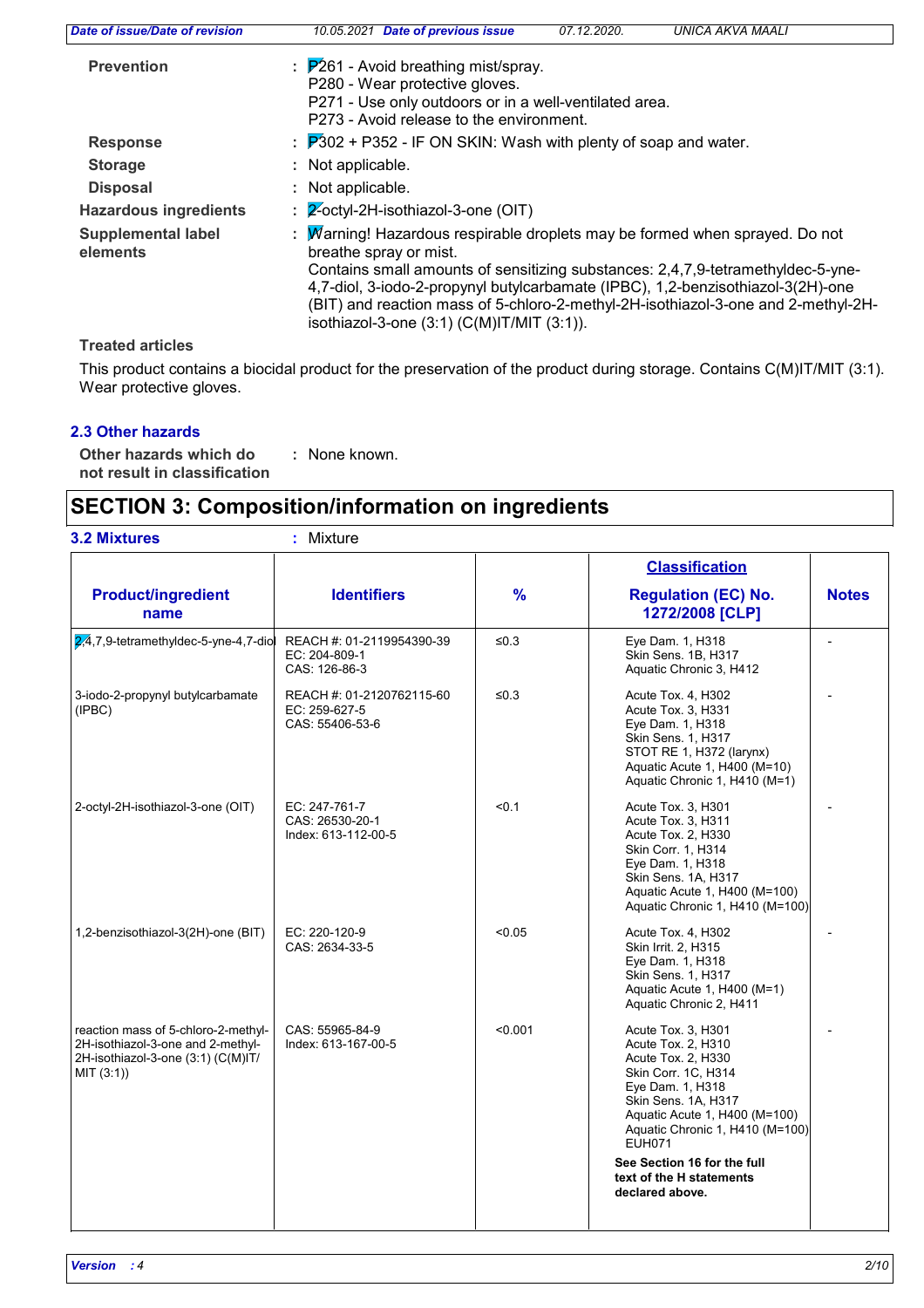|  |  | Date of issue/Date of revision |
|--|--|--------------------------------|
|--|--|--------------------------------|

*Date of issue/Date of revision 10.05.2021 Date of previous issue 07.12.2020. UNICA AKVA MAALI*

There are no additional ingredients present which, within the current knowledge of the supplier, are classified and contribute to the classification of the substance and hence require reporting in this section.

There are no additional ingredients present which, within the current knowledge of the supplier and in the concentrations applicable, are classified as hazardous to health or the environment, are PBTs or vPvBs or have been assigned a workplace exposure limit and hence require reporting in this section.

Occupational exposure limits, if available, are listed in Section 8.

Notes, if applicable, refer to Notes given in Annex VI of 1272/2008/EC.

# **SECTION 4: First aid measures**

#### **4.1 Description of first aid measures General :** In all cases of doubt, or when symptoms persist, seek medical attention. Show this

| <b>UCIICIAI</b>     | . In all cases of goubl, or wright symptoms persist, seen medical attention. Show this<br>safety data sheet or label to the doctor if possible.                                                                                                      |
|---------------------|------------------------------------------------------------------------------------------------------------------------------------------------------------------------------------------------------------------------------------------------------|
| Eye contact         | : Check for and remove any contact lenses. Immediately flush eyes with plenty of<br>lukewarm water, keeping eyelids open. Continue to rinse for at least 15 minutes.<br>Get medical attention if symptoms occur.                                     |
| <b>Inhalation</b>   | $\mathbb R$ Remove to fresh air. Keep person warm and at rest.                                                                                                                                                                                       |
| <b>Skin contact</b> | <b>Remove contaminated clothing and shoes. Wash skin thoroughly with soap and</b><br>water or use recognized skin cleanser. Do NOT use solvents or thinners. Get<br>medical attention if symptoms occur.                                             |
| Ingestion           | : Faccidentally swallowed rinse the mouth with plenty of water (only if the person is<br>conscious) and obtain immediate medical attention. Remove to fresh air and keep<br>at rest in a position comfortable for breathing. Do NOT induce vomiting. |

### **4.2 Most important symptoms and effects, both acute and delayed**

May cause an allergic skin reaction.

See Section 11 for more detailed information on health effects and symptoms.

# **4.3 Indication of any immediate medical attention and special treatment needed**

None.

# **SECTION 5: Firefighting measures**

| 5.1 Extinguishing media                |                                                                                                                                                        |
|----------------------------------------|--------------------------------------------------------------------------------------------------------------------------------------------------------|
| <b>Suitable extinguishing</b><br>media | : Use an extinguishing agent suitable for the surrounding fire. Recommended:<br>Alcohol resistant foam, CO <sub>2</sub> , powders or water spray/mist. |
| Unsuitable extinguishing<br>media      | : Do not use a direct water jet that could spread the fire.                                                                                            |

### **5.2 Special hazards arising from the substance or mixture**

| <b>Hazards from the</b><br>substance or mixture | : This product is not classified as flammable. Fire will produce dense black smoke.<br>Exposure to decomposition products may cause a health hazard.          |
|-------------------------------------------------|---------------------------------------------------------------------------------------------------------------------------------------------------------------|
| <b>Hazardous combustion</b><br>products         | : When exposed to high temperatures, hazardous decomposition products may be<br>produced, such as carbon monoxide and dioxide, smoke, oxides of nitrogen etc. |

### **5.3 Advice for firefighters**

| <b>Special protective actions</b>                        | Use water spray to keep fire-exposed containers cool. This material is hazardous to                                                                                             |
|----------------------------------------------------------|---------------------------------------------------------------------------------------------------------------------------------------------------------------------------------|
| for fire-fighters                                        | aquatic organisms. Fire water contaminated with this material must be contained                                                                                                 |
|                                                          | and prevented from being discharged to any waterway, sewer or drain.                                                                                                            |
| <b>Special protective</b><br>equipment for fire-fighters | <b>Fire-fighters should wear appropriate protective equipment and self-contained</b><br>breathing apparatus (SCBA) with a full face-piece operated in positive pressure<br>mode |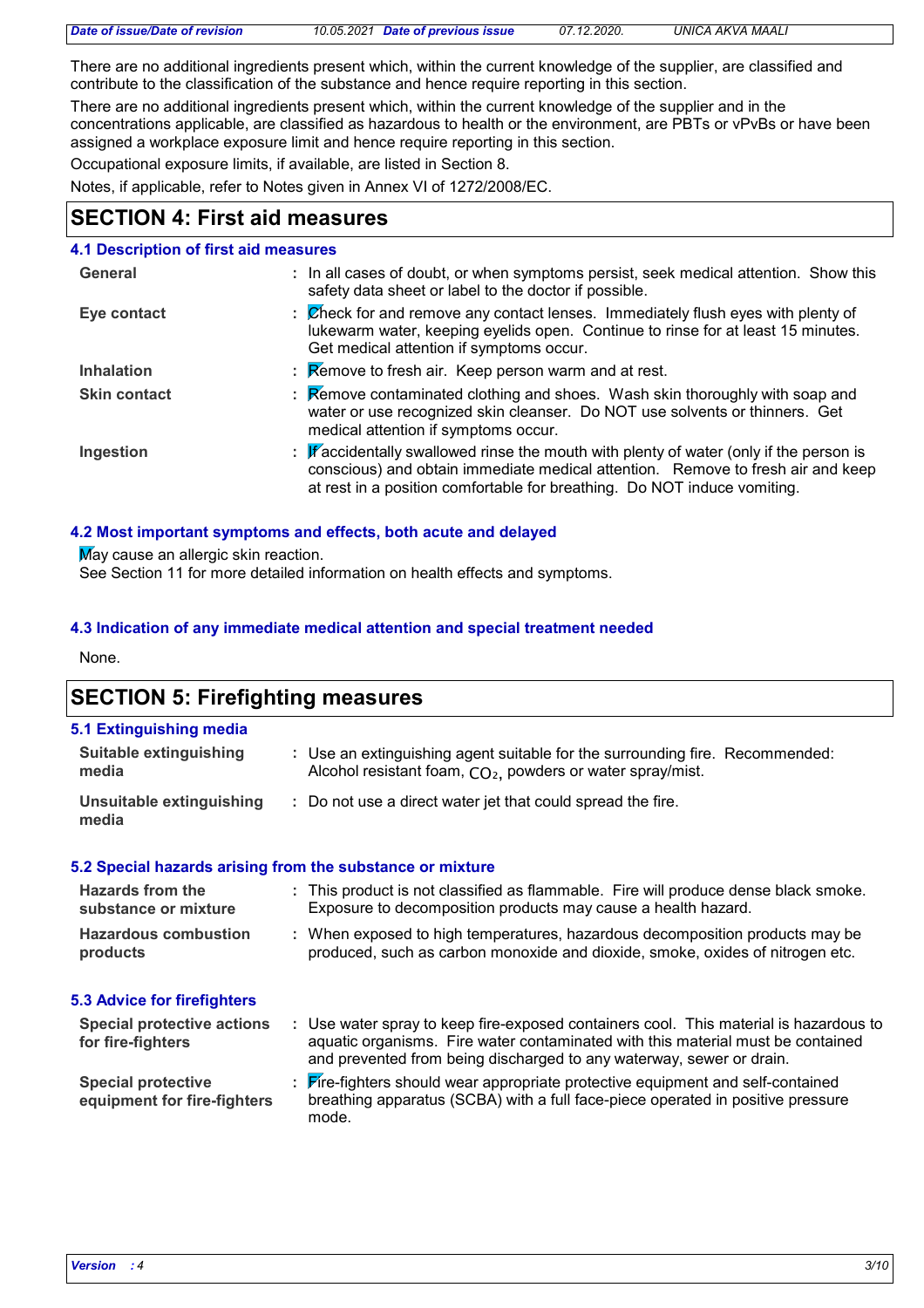# **SECTION 6: Accidental release measures**

| <b>6.1 Personal precautions,</b>                                | : Provide adequate ventilation. Avoid breathing vapor or mist. Avoid direct skin                                                                                                                                                                                         |
|-----------------------------------------------------------------|--------------------------------------------------------------------------------------------------------------------------------------------------------------------------------------------------------------------------------------------------------------------------|
| protective equipment and                                        | contact with product. See Section 8 for information on appropriate personal                                                                                                                                                                                              |
| emergency procedures                                            | protective equipment.                                                                                                                                                                                                                                                    |
| <b>6.2 Environmental</b>                                        | : Hazardous to aguatic environment. Do not allow to enter drains, water courses or                                                                                                                                                                                       |
| <b>precautions</b>                                              | soil.                                                                                                                                                                                                                                                                    |
| 6.3 Methods and materials<br>for containment and<br>cleaning up | : Contain and collect spillage with non-combustible, absorbent material e.g. sand,<br>earth, vermiculite or diatomaceous earth and place in container for disposal<br>according to local regulations. Preferably clean with water or detergent. Avoid using<br>solvents. |
| 6.4 Reference to other                                          | : See Section 1 for emergency contact information.                                                                                                                                                                                                                       |
| <b>sections</b>                                                 | See Section 13 for additional waste treatment information.                                                                                                                                                                                                               |

# **SECTION 7: Handling and storage**

| 7.1 Precautions for safe<br>handling                                                 | : Skin contact with the product and exposure to spray mist and vapor should be<br>avoided. Avoid contact with skin and eyes. Avoid inhalation of dust from sanding.<br>See Section 8 for information on appropriate personal protective equipment. Eating,<br>drinking and smoking should be prohibited in areas where this material is handled<br>and stored. Wash hands before breaks and immediately after handling the product.<br>Avoid release to the environment. |
|--------------------------------------------------------------------------------------|--------------------------------------------------------------------------------------------------------------------------------------------------------------------------------------------------------------------------------------------------------------------------------------------------------------------------------------------------------------------------------------------------------------------------------------------------------------------------|
| <b>7.2 Conditions for safe</b><br>storage, including any<br><b>incompatibilities</b> | : Store in original container protected from direct sunlight in a dry, cool and well-<br>ventilated area, away from incompatible materials (see Section 10) and food and<br>drink. Keep container tightly closed. Containers that have been opened must be<br>carefully resealed and kept upright to prevent leakage. Recommended storage<br>temperature is +5°C +25°C. Do not allow to freeze. Store in accordance with local<br>regulations.                           |
| 7.3 Specific end use(s)                                                              | $:$ None.                                                                                                                                                                                                                                                                                                                                                                                                                                                                |

# **SECTION 8: Exposure controls/personal protection**

#### **8.1 Control parameters**

No exposure limit value known. **Occupational exposure limits**

**Recommended monitoring procedures** : If this product contains ingredients with exposure limits, personal, workplace atmosphere or biological monitoring may be required to determine the effectiveness of the ventilation or other control measures and/or the necessity to use respiratory protective equipment.

**DNELs/DMELs**

No DNELs/DMELs available.

### **PNECs**

No PNECs available.

#### **8.2 Exposure controls**

#### **Appropriate engineering controls**

Provide adequate ventilation. Where reasonably practicable, this should be achieved by the use of local exhaust ventilation and good general extraction. If these are not sufficient to maintain concentrations of particulates and solvent vapors below the OEL, suitable respiratory protection must be worn (see Personal protection). Comply with the health and safety at work laws.

**Individual protection measures**

**Eye/face protection :** Use safety eyewear (EN166), especially during spray-application.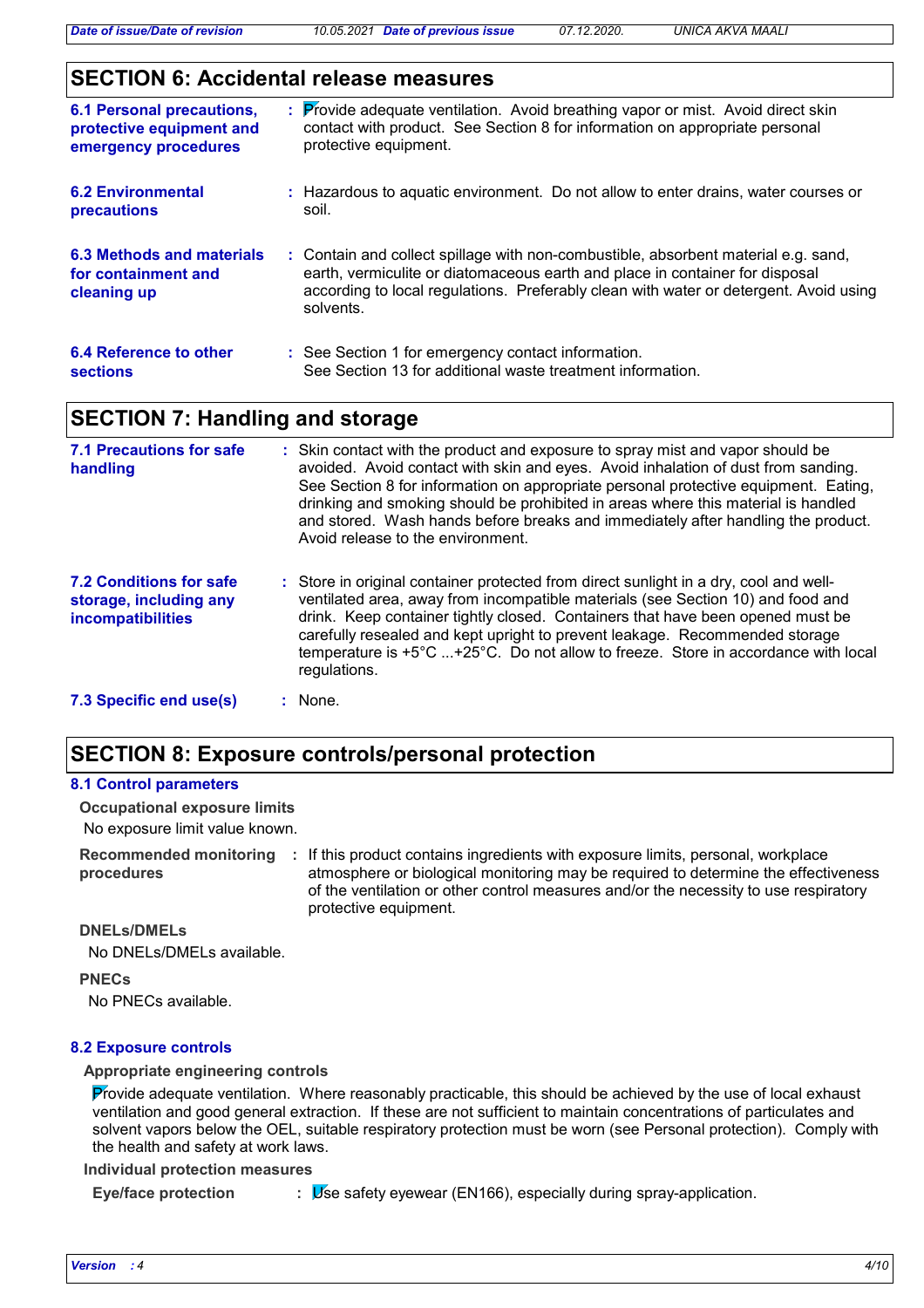| Date of issue/Date of revision            | 10.05.2021 Date of previous issue<br>07.12.2020.                                                                                                                                                                                                                                                                                                                                                                                                                                                                                               | UNICA AKVA MAALI |
|-------------------------------------------|------------------------------------------------------------------------------------------------------------------------------------------------------------------------------------------------------------------------------------------------------------------------------------------------------------------------------------------------------------------------------------------------------------------------------------------------------------------------------------------------------------------------------------------------|------------------|
| <b>Hand protection</b>                    | : Always wear approved protective gloves against chemicals. Gloves should be<br>replaced regularly and if there is any sign of damage to the glove material. The<br>instructions and information provided by the glove manufacturer on use, storage,<br>maintenance and replacement must be followed.<br>Recommended glove material (EN374):<br>> 8 hours (breakthrough time): nitrile rubber<br>Not recommended: PVA gloves                                                                                                                   |                  |
| <b>Skin protection</b>                    | : $\mathcal M$ ear suitable protective clothing.                                                                                                                                                                                                                                                                                                                                                                                                                                                                                               |                  |
| <b>Respiratory protection</b>             | : $\mathbf{F}'$ ventilation during spray-application is inadequate, use respirators with<br>combination filter AP, gas/dust filter (EN405:2001). Wear a half mask or full face<br>respirator with gas and vapor filter A and dust filter P2 during sanding (EN140:1998,<br>EN405:2001). During continuous and long-term work the use of motor-driven or air-<br>fed respirators is recommended (EN12941:1998). Be sure to use an approved/<br>certified respirator or equivalent. Check that mask fits tightly and change filter<br>regularly. |                  |
| <b>Environmental exposure</b><br>controls | : For information regarding environmental protection measures, please refer to<br>section 13 for waste handling, section 7 for handling and storage and section 1.2<br>for relevant identified uses of the substance or mixture and uses advised against.                                                                                                                                                                                                                                                                                      |                  |

# **SECTION 9: Physical and chemical properties**

# **9.1 Information on basic physical and chemical properties**

| Appearance                                                 |                                                          |
|------------------------------------------------------------|----------------------------------------------------------|
| <b>Physical state</b>                                      | : Liquid.                                                |
| <b>Color</b>                                               | : Various                                                |
| Odor                                                       | : Mild                                                   |
| <b>Odor threshold</b>                                      | Not relevant for the hazard assessment of the product.   |
| pH                                                         | Not relevant for the hazard assessment of the product.   |
| <b>Melting point/freezing point</b>                        | $: 0^{\circ}$ C (water)                                  |
| Initial boiling point and                                  | : $100^{\circ}$ C (water)                                |
| boiling range                                              |                                                          |
| <b>Flash point</b>                                         | : $> 100 °C$                                             |
| <b>Evaporation rate</b>                                    | Not relevant due to the nature of the product.           |
| <b>Flammability (solid, gas)</b>                           | : Not applicable. Product is a liquid.                   |
| <b>Upper/lower flammability or</b><br>explosive limits     | : Not relevant due to the nature of the product.         |
| Vapor pressure                                             | : 3.2 kPa [room temperature] (water)                     |
| <b>Vapor density</b>                                       | : Not relevant for the hazard assessment of the product. |
| <b>Density</b>                                             | : 1 to 1.2 g/cm <sup>3</sup>                             |
| Solubility(ies)                                            | : Miscible in water.                                     |
| Partition coefficient: n-octanol/: Not available.<br>water |                                                          |
| <b>Auto-ignition temperature</b>                           | : Not relevant due to the nature of the product.         |
| <b>Decomposition temperature</b>                           | : Not relevant for the hazard assessment of the product. |
| <b>Viscosity</b>                                           | Not relevant for the hazard assessment of the product.   |
| <b>Explosive properties</b>                                | No explosive ingredients present.                        |
| <b>Oxidizing properties</b>                                | No oxidizing ingredients present.                        |

# **9.2 Other information**

No additional information.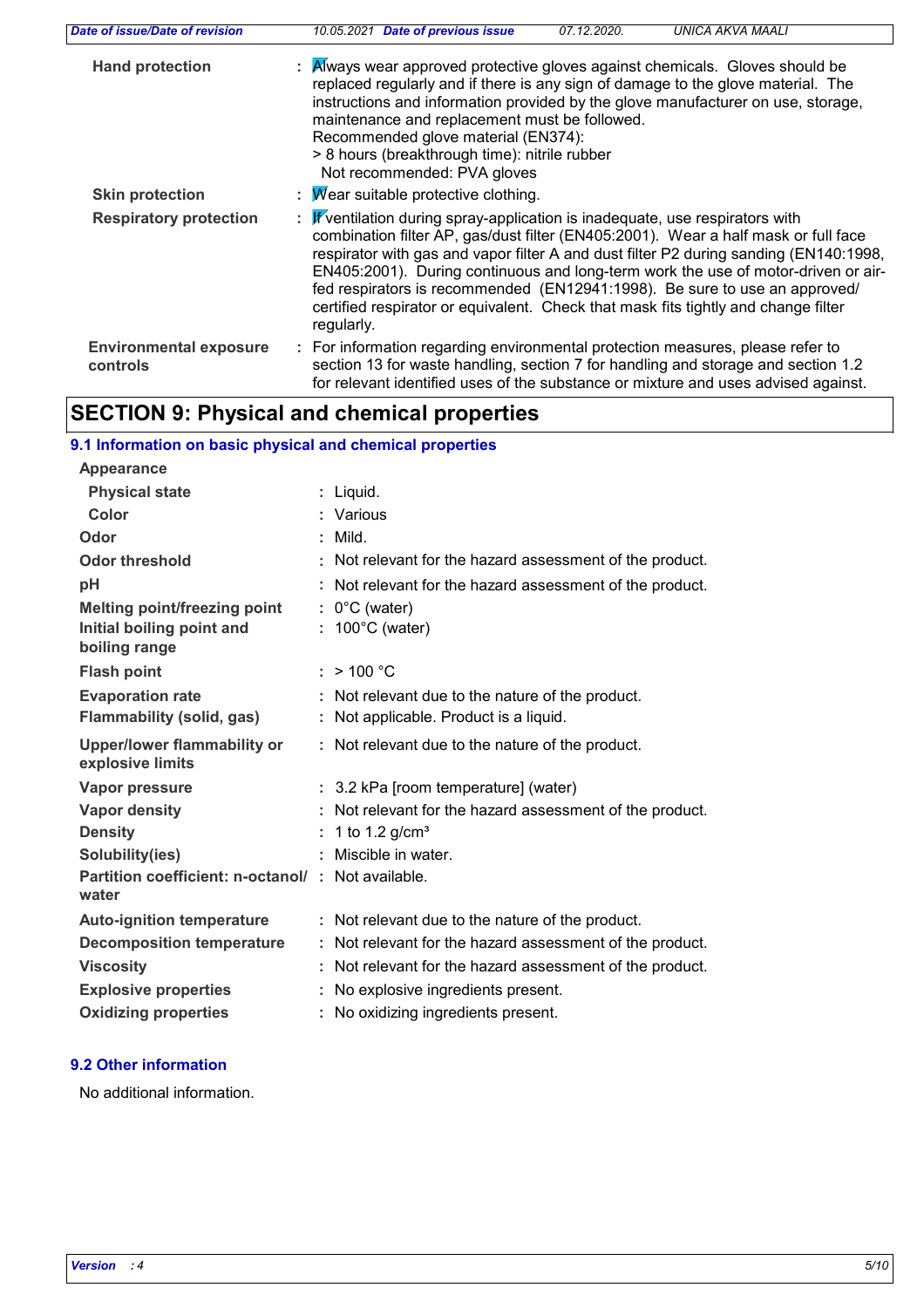*Date of issue/Date of revision 10.05.2021 Date of previous issue 07.12.2020. UNICA AKVA MAALI*

|--|

| <b>10.1 Reactivity</b>                          | $\therefore$ See Section 10.5.                                                                                                                                |
|-------------------------------------------------|---------------------------------------------------------------------------------------------------------------------------------------------------------------|
| <b>10.2 Chemical stability</b>                  | : Stable under recommended storage and handling conditions (see Section 7).                                                                                   |
| 10.3 Possibility of<br>hazardous reactions      | : Under normal conditions of storage and use, hazardous reactions will not occur.                                                                             |
| <b>10.4 Conditions to avoid</b>                 | : Avoid extreme heat and freezing.                                                                                                                            |
| 10.5 Incompatible materials                     | : Keep away from the following materials to prevent strong exothermic reactions:<br>oxidizing agents<br>strong acids<br>strong alkalis                        |
| <b>10.6 Hazardous</b><br>decomposition products | : When exposed to high temperatures, hazardous decomposition products may be<br>produced, such as carbon monoxide and dioxide, smoke, oxides of nitrogen etc. |

# **SECTION 11: Toxicological information**

# **11.1 Information on toxicological effects**

There is no testdata available on the product itself.

The product is classified as hazardous according to Regulation (EC) 1272/2008 as amended.

Long term exposure to spray mist may produce respiratory tract irritation. Prolonged or repeated contact can defat the skin and lead to irritation, cracking and/or dermatitis.

### **Acute toxicity**

| <b>Product/ingredient name</b>                 | <b>Result</b>       | <b>Species</b> | <b>Dose</b> | <b>Exposure</b> |
|------------------------------------------------|---------------------|----------------|-------------|-----------------|
| $\sqrt{2}$ -octyl-2H-isothiazol-3-one<br>(OIT) | <b>ILD50 Dermal</b> | Rabbit         | 690 mg/kg   |                 |
|                                                | LD50 Oral           | Rat            | 550 mg/kg   |                 |

Not classified.

**Irritation/Corrosion**

Not classified.

**Sensitization**

May cause an allergic skin reaction.

The product contains sensitizing substances mentioned in sections 2 and 3.

**Mutagenicity**

Not classified.

**Carcinogenicity**

Not classified.

**Reproductive toxicity**

Not classified.

**Teratogenicity**

Not classified.

**Specific target organ toxicity (single exposure)**

Not classified.

**Specific target organ toxicity (repeated exposure)**

Not classified.

**Aspiration hazard**

Not classified.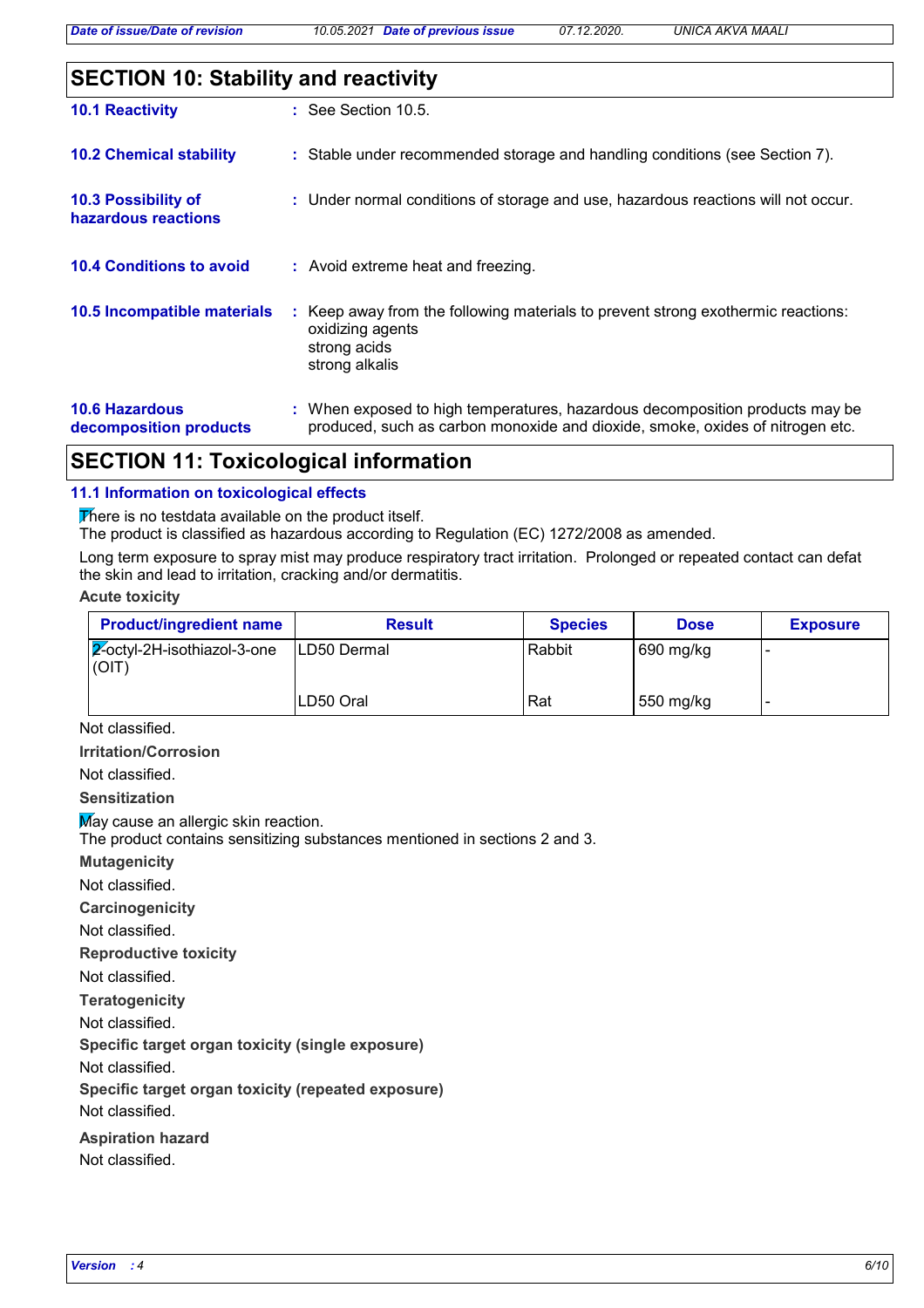# **SECTION 12: Ecological information**

Ecological testing has not been conducted on this product. Do not allow to enter drains, water courses or soil.

The product is classified as environmetally hazardous according to Regulation (EC) 1272/2008. Toxic to aquatic life with long lasting effects.

# **12.1 Toxicity**

| <b>Product/ingredient name</b>                          | <b>Result</b>        | <b>Species</b>                       | <b>Exposure</b> |
|---------------------------------------------------------|----------------------|--------------------------------------|-----------------|
| $\overline{2,4}$ ,7,9-tetramethyldec-<br>5-yne-4,7-diol | EC50 82 mg/l         | Algae - Selenastrum<br>capricornutum | 72 hours        |
|                                                         | EC50 15 mg/l         | Aquatic plants                       | 3 days          |
|                                                         | EC50 91 mg/l         | Daphnia                              | 2 days          |
|                                                         | EC50 91 mg/l         | Daphnia                              | 48 hours        |
|                                                         | LC50 36 mg/l         | Fish                                 | 4 days          |
|                                                         | NOEC 43 mg/l         | Daphnia                              | 2 days          |
|                                                         | NOEC 32 mg/l         | Fish                                 | 4 days          |
| 3-iodo-2-propynyl<br>butylcarbamate (IPBC)              | EC50 0.053 mg/l      | Algae                                | 72 hours        |
|                                                         | EC50 0.16 mg/l       | Daphnia                              | 48 hours        |
|                                                         | LC50 0.067 mg/l      | Fish                                 | 96 hours        |
|                                                         | NOEC 0.05 mg/l       | Daphnia - Daphnia magna              | 21 days         |
| 2-octyl-2H-isothiazol-3-one<br>(OIT)                    | EC50 0.32 mg/l       | Daphnia - Daphnia magna              | 48 hours        |
|                                                         | LC50 0.047 mg/l      | Fish - Oncorhynchus mykiss           | 96 hours        |
| 1,2-benzisothiazol-3(2H)-<br>one (BIT)                  | Acute EC50 0.36 mg/l | Algae - Skeletonema costatum         | 72 hours        |
|                                                         | Acute LC50 0.74 mg/l | Fish                                 | 96 hours        |

# **12.2 Persistence and**

# **degradability**

| <b>Product/ingredient name</b>                                                                                                           | Test                     | <b>Result</b> |                                | <b>Dose</b> |         | <b>Inoculum</b>         |
|------------------------------------------------------------------------------------------------------------------------------------------|--------------------------|---------------|--------------------------------|-------------|---------|-------------------------|
| $\sqrt{2.4}$ , 7, 9-tetramethyldec-<br>5-yne-4,7-diol                                                                                    |                          |               | 15.7 % - Not readily - 57 days |             |         |                         |
| <b>Product/ingredient name</b>                                                                                                           | <b>Aquatic half-life</b> |               | <b>Photolysis</b>              |             |         | <b>Biodegradability</b> |
| reaction mass of 5-chloro-<br>2-methyl-2H-isothiazol-<br>3-one and 2-methyl-2H-<br>isothiazol-3-one $(3:1)$ $(C(M))$<br>IT/MIT $(3:1)$ ) |                          |               |                                |             | Readily |                         |

### **12.3 Bioaccumulative potential**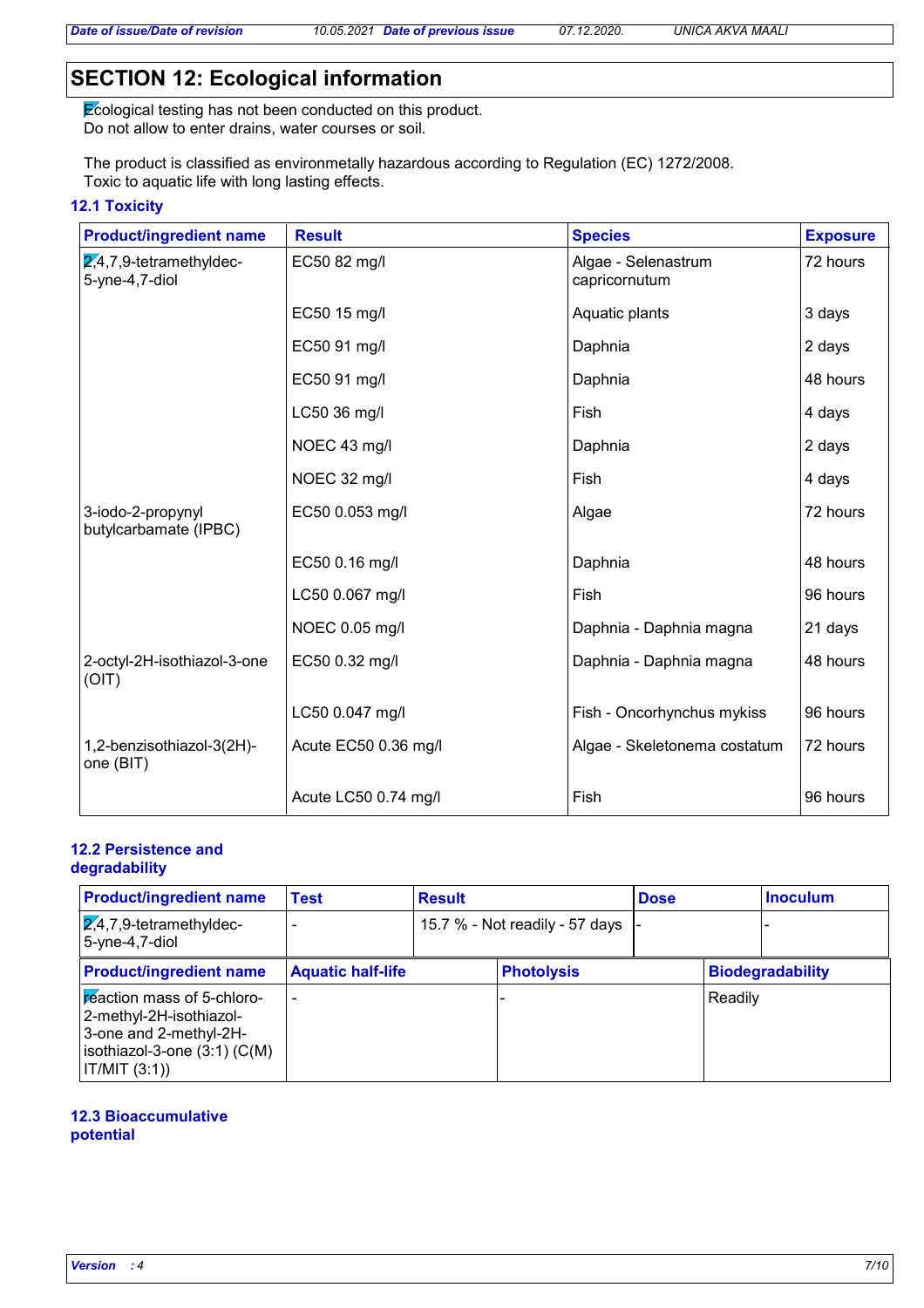*Date of issue/Date of revision 10.05.2021 Date of previous issue 07.12.2020. UNICA AKVA MAALI*

| <b>Product/ingredient name</b>           | $ $ LogP $_{\rm{ow}}$ | <b>Bioconcentration factor</b><br><b>IBCF1</b> | <b>Potential</b> |
|------------------------------------------|-----------------------|------------------------------------------------|------------------|
| $ 2$ -octyl-2H-isothiazol-3-one<br>(OIT) | 2.45                  |                                                | <b>I</b> low     |

### **12.4 Mobility in soil**

| Soil/water partition<br>coefficient (K <sub>oc</sub> ) | : Not available. |
|--------------------------------------------------------|------------------|
| <b>Mobility</b>                                        | : Not available. |

### **12.5 Results of PBT and vPvB assessment**

This mixture does not contain any substances that are assessed to be a PBT or a vPvB.

| 12.6 Other adverse effects | Not available. |
|----------------------------|----------------|
|----------------------------|----------------|

# **SECTION 13: Disposal considerations**

### **13.1 Waste treatment methods**

**Product**

**Methods of disposal :**

Remove as much product as possible from the tools before cleaning. Liquid residue and cleaning liquids are hazardous waste and must not be emptied into drains or sewage system, but handled in accordance with national regulations. Product residues should be left at special companies which have permission for gathering this kind of wastes.

### **European waste catalogue (EWC)**

| Waste code | <b>Waste designation</b>                                                          |
|------------|-----------------------------------------------------------------------------------|
| $1080111*$ | waste paint and varnish containing organic solvents or other hazardous substances |

If this product is mixed with other wastes, the original waste product code may no longer apply and the appropriate code should be assigned. For further information, contact your local waste authority.

#### **Packaging**

**Methods of disposal :**

- $\mathbb E$ mpty packaging should be disposed of in accordance with national regulations. : No additional information.
- **Special precautions :**

# **SECTION 14: Transport information**

|                                           | <b>ADR/RID</b>                                                                                                      | <b>IMDG</b>                                                                                                         | <b>IATA</b>                                                                                                  |
|-------------------------------------------|---------------------------------------------------------------------------------------------------------------------|---------------------------------------------------------------------------------------------------------------------|--------------------------------------------------------------------------------------------------------------|
| 14.1 UN number                            | <b>D</b> N3082                                                                                                      | <b>D</b> N3082                                                                                                      | <b>D</b> N3082                                                                                               |
| 14.2 UN proper<br>shipping name           | <b>ENVIRONMENTALLY</b><br><b>HAZARDOUS</b><br>SUBSTANCE,<br>LIQUID, N.O.S.<br>(3-iodo-2-propynyl<br>butylcarbamate) | <b>ENVIRONMENTALLY</b><br><b>HAZARDOUS</b><br>SUBSTANCE,<br>LIQUID, N.O.S.<br>(3-iodo-2-propynyl<br>butylcarbamate) | <b>ENVIRONMENTALLY</b><br>HAZARDOUS<br>SUBSTANCE,<br>LIQUID, N.O.S.<br>(3-iodo-2-propynyl<br>butylcarbamate) |
| <b>14.3 Transport</b><br>hazard class(es) | $\overline{\mathbf{S}'}$                                                                                            | $\overline{\mathbf{S}'}$                                                                                            | $\overline{\mathbf{S}'}$                                                                                     |
| 14.4 Packing<br>group                     | $\overline{\mathsf{W}}$                                                                                             | $\overline{\mathbb{W}}$                                                                                             | $\overline{\mathbb{K}}$                                                                                      |
| 14.5<br><b>Environmental</b><br>hazards   | $\overline{\mathsf{Y}}$ es.                                                                                         | $\mathbf{\nabla}$ es.                                                                                               | Yes.                                                                                                         |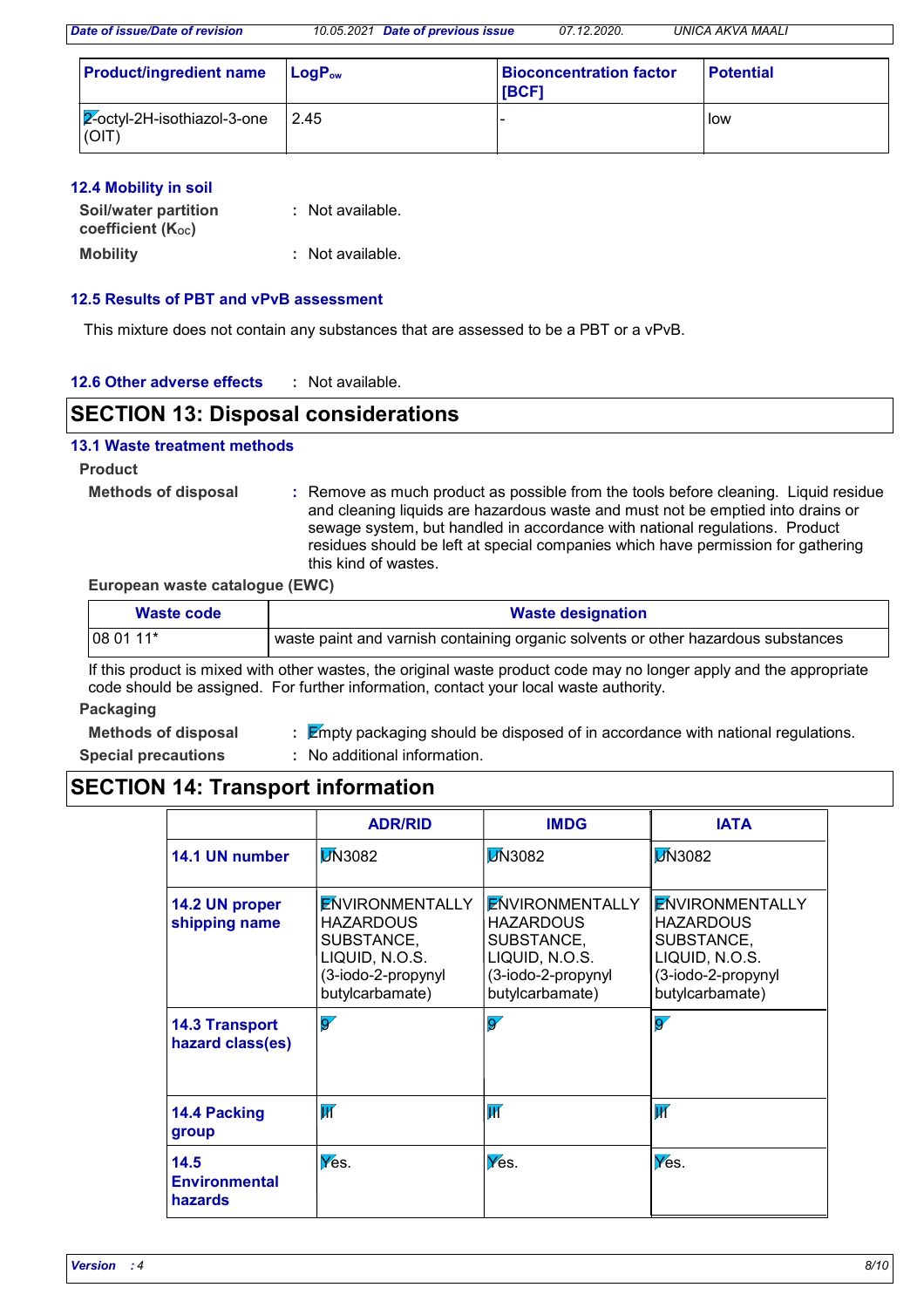| Date of issue/Date of revision                                          | <b>UNICA AKVA MAALI</b><br>10.05.2021 Date of previous issue<br>07.12.2020.                                                                                                                                                                     |  |  |  |  |
|-------------------------------------------------------------------------|-------------------------------------------------------------------------------------------------------------------------------------------------------------------------------------------------------------------------------------------------|--|--|--|--|
| <b>Additional information</b>                                           |                                                                                                                                                                                                                                                 |  |  |  |  |
| <b>ADR/RID</b>                                                          | : This product is not regulated as a dangerous good when transported in sizes of $\leq 5$ L<br>or $\leq$ 5 kg, provided the packagings meet the general provisions of 4.1.1.1, 4.1.1.2<br>and 4.1.1.4 to 4.1.1.8.                               |  |  |  |  |
| <b>IMDG</b>                                                             | : This product is not regulated as a dangerous good when transported in sizes of $\leq 5$ L<br>or $\leq$ 5 kg, provided the packagings meet the general provisions of 4.1.1.1, 4.1.1.2<br>and 4.1.1.4 to 4.1.1.8.                               |  |  |  |  |
| <b>IATA</b>                                                             | : This product is not regulated as a dangerous good when transported in sizes of $\leq 5$ L<br>or ≤5 kg, provided the packagings meet the general provisions of 5.0.2.4.1,<br>5.0.2.6.1.1 and 5.0.2.8.                                          |  |  |  |  |
| user                                                                    | 14.6 Special precautions for : Transport within user's premises: always transport in closed containers that are<br>upright and secure. Ensure that persons transporting the product know what to do in<br>the event of an accident or spillage. |  |  |  |  |
| <b>14.7 Transport in bulk</b><br>according to IMO<br><b>instruments</b> | : Not available.                                                                                                                                                                                                                                |  |  |  |  |
| <b>SECTION 15: Regulatory information</b>                               |                                                                                                                                                                                                                                                 |  |  |  |  |
| EU Regulation (EC) No. 1907/2006 (REACH)<br><b>Other EU regulations</b> | 15.1 Safety, health and environmental regulations/legislation specific for the substance or mixture                                                                                                                                             |  |  |  |  |

| <b>Europe inventory</b> | : At least one component is not listed.             |
|-------------------------|-----------------------------------------------------|
| <b>VOC Directive</b>    | : This product is in scope of Directive 2004/42/CE. |

| <b>15.2 Chemical Safety</b> | This product contains substances for which Chemical Safety Assessments are still |
|-----------------------------|----------------------------------------------------------------------------------|
| Assessment                  | required.                                                                        |

# **SECTION 16: Other information**

 $\nabla$  Indicates information that has changed from previously issued version.

| <b>Abbreviations and</b><br>acronyms            |                                                                                                                                 | : ATE = Acute Toxicity Estimate<br>CLP = Classification, Labelling and Packaging Regulation [Regulation (EC) No.<br>1272/2008]<br><b>DMEL = Derived Minimal Effect Level</b><br>DNEL = Derived No Effect Level<br>EUH statement = CLP-specific Hazard statement<br>PBT = Persistent, Bioaccumulative and Toxic<br>PNEC = Predicted No Effect Concentration<br><b>RRN = REACH Registration Number</b><br>vPvB = Very Persistent and Very Bioaccumulative                                                          |  |  |  |
|-------------------------------------------------|---------------------------------------------------------------------------------------------------------------------------------|------------------------------------------------------------------------------------------------------------------------------------------------------------------------------------------------------------------------------------------------------------------------------------------------------------------------------------------------------------------------------------------------------------------------------------------------------------------------------------------------------------------|--|--|--|
|                                                 |                                                                                                                                 | Procedure used to derive the classification according to Regulation (EC) No. 1272/2008 [CLP/GHS]                                                                                                                                                                                                                                                                                                                                                                                                                 |  |  |  |
|                                                 | <b>Justification</b><br><b>Classification</b>                                                                                   |                                                                                                                                                                                                                                                                                                                                                                                                                                                                                                                  |  |  |  |
| Skin Sens. 1, H317<br>Aquatic Chronic 2, H411   |                                                                                                                                 | Calculation method<br><b>Calculation method</b>                                                                                                                                                                                                                                                                                                                                                                                                                                                                  |  |  |  |
| <b>Full text of abbreviated H</b><br>statements | $\pm$ H301<br>H302<br>H <sub>3</sub> 10<br>H311<br>H330<br>H331<br>H314<br>H318<br>H315<br>H317<br>H372<br>H400<br>H410<br>H411 | Toxic if swallowed.<br>Harmful if swallowed.<br>Fatal in contact with skin.<br>Toxic in contact with skin.<br>Fatal if inhaled.<br>Toxic if inhaled.<br>Causes severe skin burns and eye damage.<br>Causes serious eye damage.<br>Causes skin irritation.<br>May cause an allergic skin reaction.<br>Causes damage to organs through prolonged or repeated exposure.<br>Very toxic to aquatic life.<br>Very toxic to aquatic life with long lasting effects.<br>Toxic to aquatic life with long lasting effects. |  |  |  |